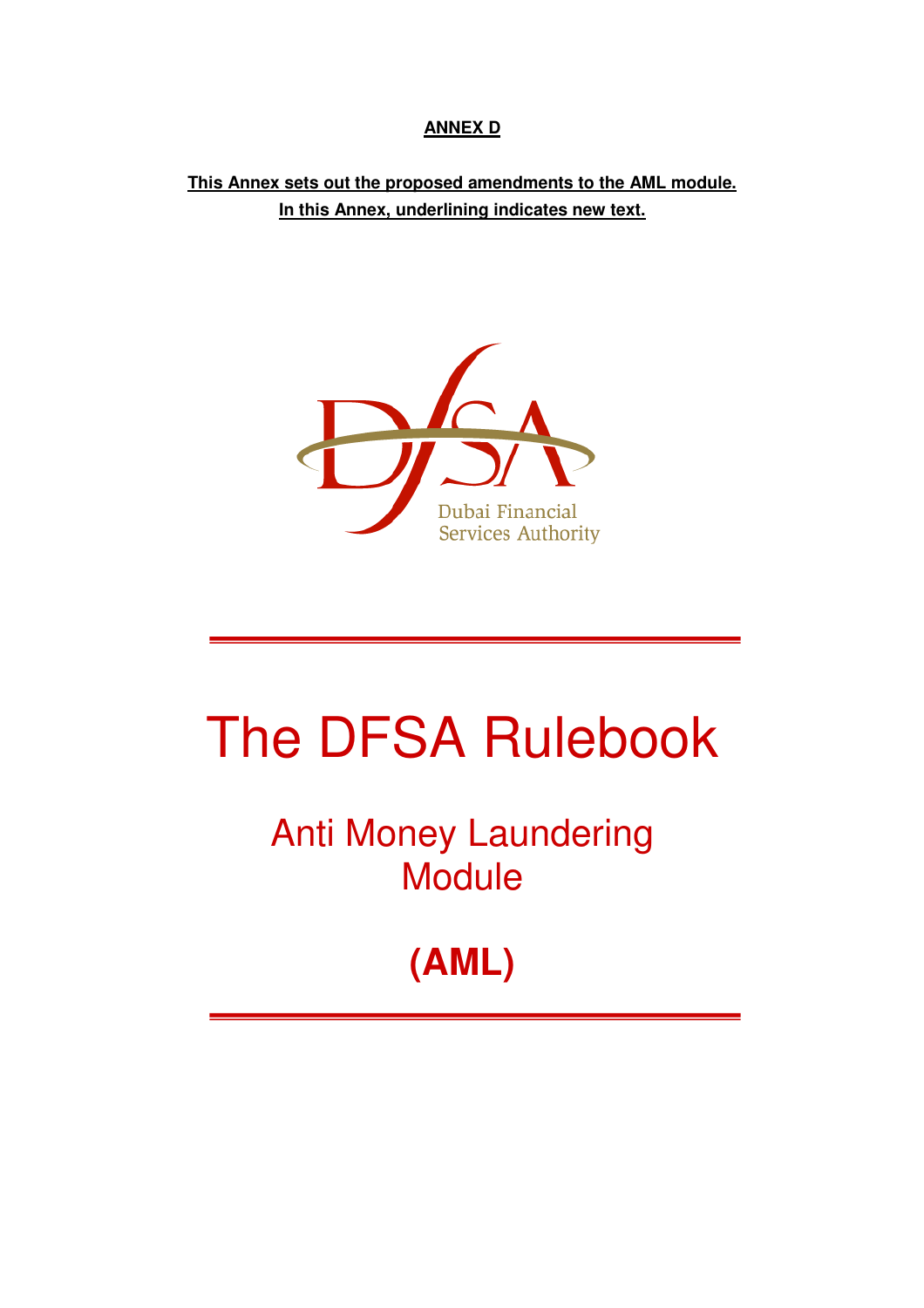### **App1 CUSTOMER IDENTIFICATION REQUIREMENTS**

### **A1.1 Duties and responsibilities**

#### **Guidance relating to Rules 3.4.1 and 3.4.2**

- 1. Pursuant to Rule 3.4.1, an Authorised Firm is required to be satisfied that a prospective customer is who he claims to be and obtain evidence to prove this.
- 2. 'Know your Customer' and knowing the Persons with or for whom the customer acts or proposes to act, pursuant to Rule 3.4.2 consists of several aspects:
	- a. personal details: an Authorised Firm should obtain and verify details which include the true full name or names used and the current permanent address;
	- b. the nature and level of business to be conducted: an Authorised Firm should ensure that sufficient information is obtained regarding the nature of the business that the customer expects to undertake, and any expected or predictable pattern of Transactions. This information should include the purpose and reason for opening the account or establishing the business relationship, the anticipated level and nature of the activity that is to be undertaken and the various relationships of signatories to the account and the underlying Beneficial Owners;
	- c. the origin of funds: an Authorised Firm should identify how all payments were made, from where and by whom. All payments should be recorded to provide an audit trail; and
	- d. the source of wealth: an Authorised Firm should establish a source of wealth or income, including how the funds were acquired, to assess whether the actual Transaction pattern is consistent with the expected Transaction pattern and whether this constitutes any grounds for suspicion of money laundering.
- 3. It is important for an Authorised Firm to obtain such information because this process should allow for the risk of being exploited for the purpose of money laundering to be reduced to a minimum. It should also enable suspicious Transactions to be detected because they are incompatible with the information received.
- 4. Any unusual facts of which an Authorised Firm becomes aware during the identification process may be an indication of money laundering and should prompt the Authorised Firm to request supplementary information and evidence.
- 5. The DFSA expects an Authorised Firm to establish the full identity of all relevant parties to the business relationship. Further, an Authorised Firm should apply adequate measures to understand the relationship between the counterparties involved. The following list includes some identification checks for particular relationships: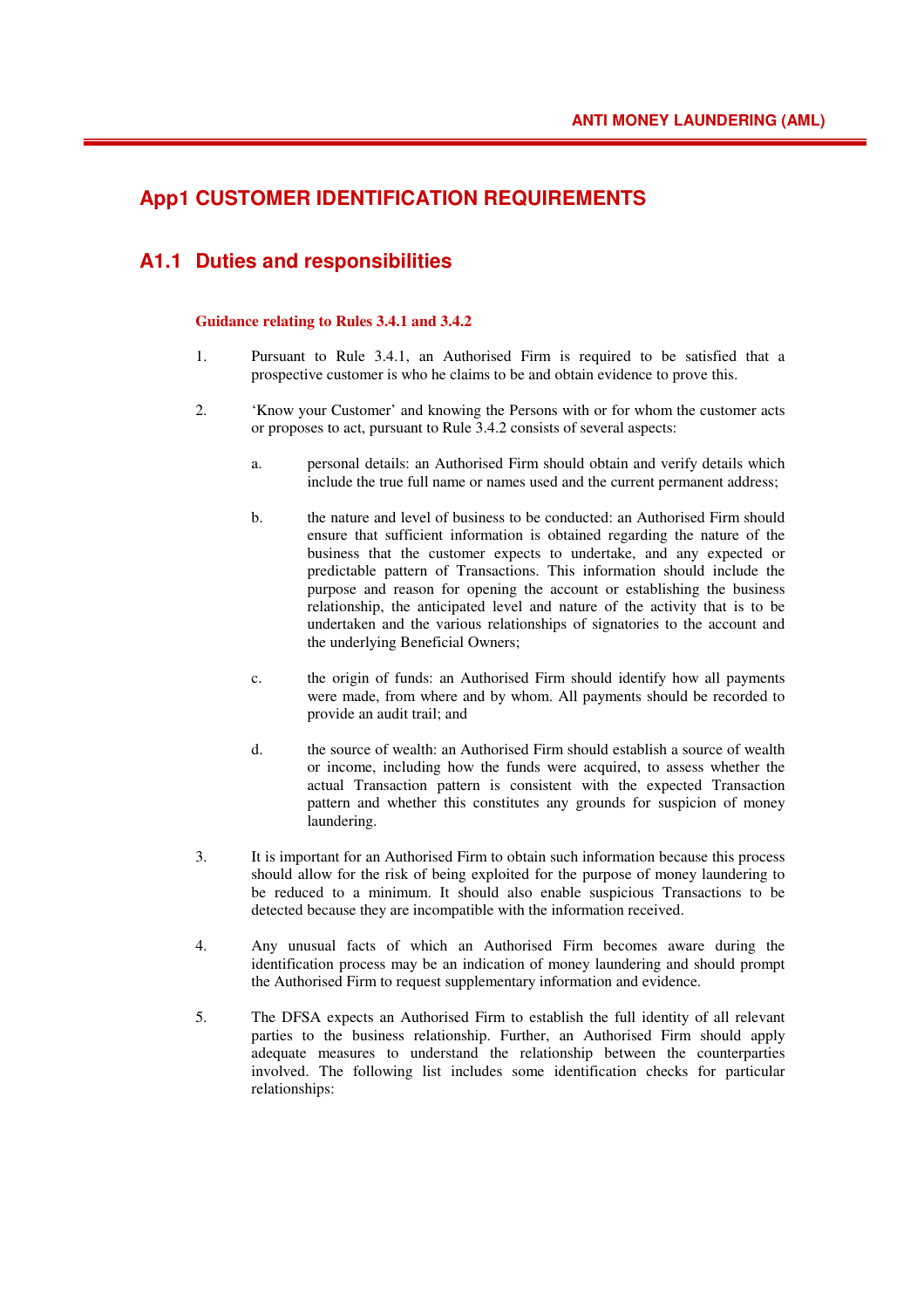- a. joint account holders and joint applicants: identification should be performed and evidence obtained for all applicants and account holders;
- b. pooled accounts which are managed by professional intermediaries such as mutual funds, pension funds, money funds, lawyers, stockbrokers on behalf of entities or other Persons: all Beneficial Owners of the account held by the intermediary should be identified;
- c. power of attorney: identification and evidence should be obtained for the applicants and account holders as well as for the holder of the power of attorney; and
- d. minors: an account for a minor should be opened by a family member or guardian whose identification evidence should be obtained in addition to the birth certificate or passport of the minor.
- 6. In addition to the requirements specified above, a Trust Service Provider must carry out verification, where reasonably possible, in respect of all the parties related to a trust including the settlor, the protector, the enforcer, beneficiaries and any Person entitled to receive a distribution whether or not such Person is a named beneficiary. [Added][VER2/01-06]
- 7. With regard to insurance companies, the following 'Know Your Customer' verification and identification should be taken into account:

#### **Verification**

- a. In accordance with Rules 3.4.1 and 3.4.2, an insurance company undertaking verification should establish to its satisfaction that every verification subject exists. All verification subjects of joining applicants for insurance business should normally be verified. In the case of arrangements such as trust, nominee companies and front companies, verification should include an assessment of the substance of the arrangement, for example in relation to settlors, trustees and beneficiaries.
- b. An insurance company should carry out verification in respect of the parties entering into the insurance contract. On some occasions there may be underlying principals and if this is the case, the true nature of the relationship between principals and the policyholders should be established and appropriate enquiries performed about the former, especially if the policyholders are accustomed to acting on their instructions. 'Principal' should be understood in its widest sense to include, for example, Beneficial Owners, settlors, controlling shareholders, directors and major beneficiaries.

#### **Customer Identification**

c. A customer includes the person or entity that holds a policy with the insurance company or, when it appears that the person or entity asking for a policy to be opened or a Transaction to be carried out, might not be acting on its own behalf, those on whose behalf a policy is maintained; and the beneficiaries of policies held by professional financial intermediaries and